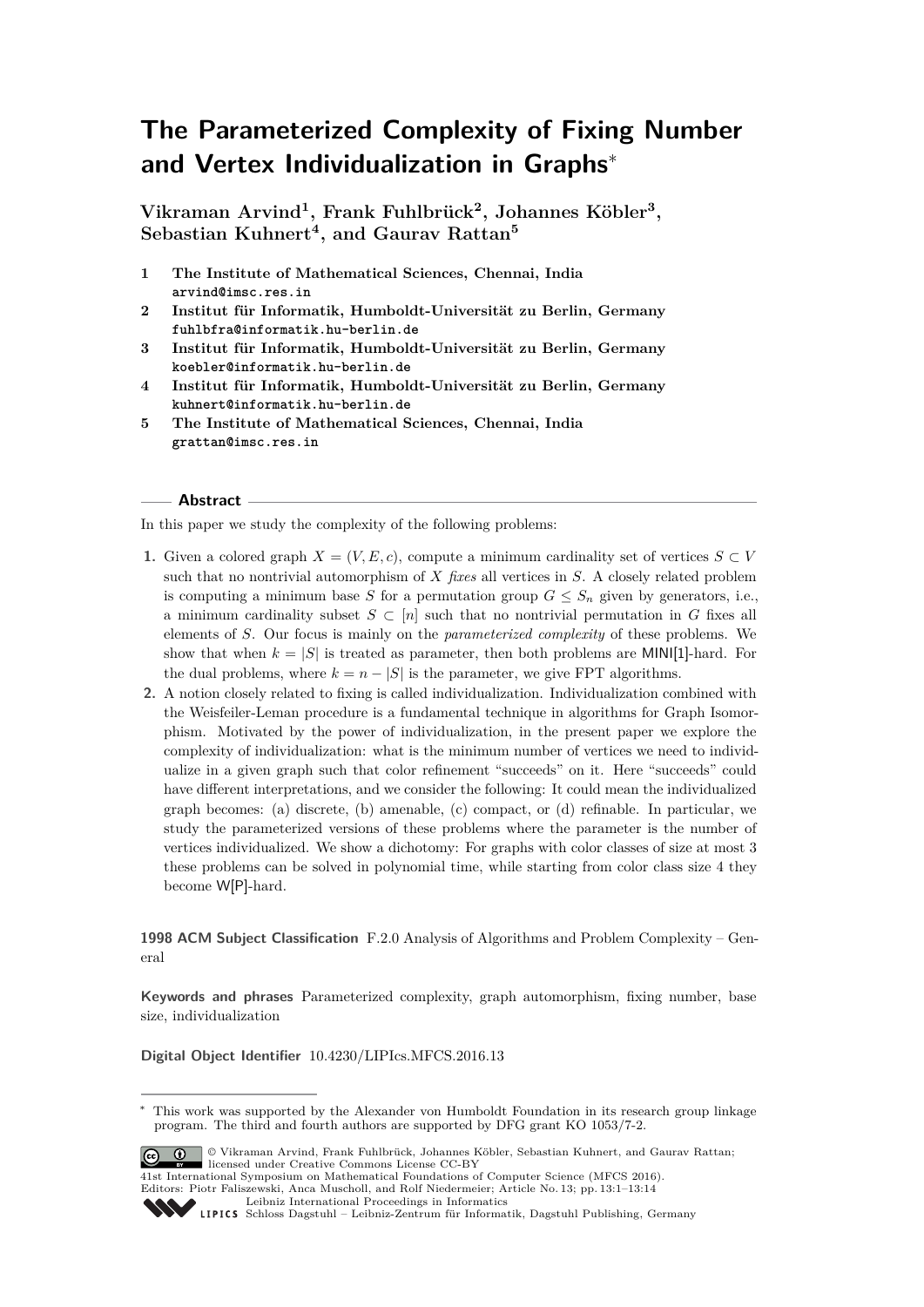#### **13:2 The Parameterized Complexity of Fixing Number and Vertex Individualization**

# **1 Introduction**

A permutation  $\pi$  on the vertex set *V* of a (vertex) colored graph  $X = (V, E, c)$  is an *automorphism* if *π* preserves edges and colors. Uncolored graphs can be seen as the special case where all vertices have the same color. The automorphisms of  $X$  form the group  $Aut(X)$ , which is a subgroup of the symmetric group  $Sym(V)$  of all permutations on  $V$ .

A *fixing set* for a colored graph  $X = (V, E, c)$  is a subset *S* of vertices such that there is no nontrivial automorphism of *X* that fixes every vertex in *S*. The *fixing number* of *X* is the cardinality of a smallest size fixing set of *X*. This notion was independently studied in [\[10,](#page-12-0) [15,](#page-12-1) [16\]](#page-12-2). A nice survey on this and related topics is by Bailey and Cameron [\[8\]](#page-12-3).

In this paper, one of the problems of interest is the computational complexity of computing the fixing number of graphs:

#### $\blacktriangleright$  **Problem 1.1.**  $k$ -RIGID

*Input:* A colored graph *X* and an integer *k*

*Parameter: k*

*Question:* Is there a subset *S* of *k* vertices in *V* such that there are no nontrivial automorphisms of *X* that fix each vertex of *S*?

There is a closely related problem that has received some attention. Let  $G \leq S_n$  be a permutation group on [*n*]. A *base* of *G* is a subset  $S \subset [n]$  such that no nontrivial permutation of *G* fixes each point in *S*, i.e., the pointwise stabilizer subgroup  $G_{[S]} = \{g \in G \mid i^g = i \; \forall \; i \in$ *S*} of *G* is the trivial subgroup {1}.

## $\blacktriangleright$  **Problem 1.2.**  $k$ -BASE-SIZE

*Input:* A generating set for a permutation group *G* on [*n*] and an integer *k*

*Parameter: k*

*Question:* Is there a subset  $S \subset [n]$  of size k such that no nontrivial permutation of *G* fixes each point in *S*?

Note that a graph *X* is in *k*-RIGID if and only if  $Aut(X)$  is in *k*-BASE-SIZE.

Computing a minimum cardinality base for  $G \leq S_n$  given by generators is shown to be NP-hard by Blaha [\[9\]](#page-12-4). The same paper also gives a polynomial-time log log *n* factor approximation algorithm for the problem, i.e., the algorithm outputs a base of size bounded by  $b(G)$  log log *n*, where  $b(G)$  denotes the optimal base size. We show that this approximation factor cannot be improved unless  $P = NP$ ; see Theorem [2.7.](#page-4-0)

In this paper our focus is on the parameterized complexity of these problems. Arvind has shown that *k*-Base-Size is in FPT for transitive groups and groups with constant orbit size [\[2\]](#page-12-5), and raised the question whether this can be extended to more general permutation groups. We show that both *k*-Rigid and *k*-Base-Size are MINI[1]-hard, even when the automorphism group of the given graph  $X$  (resp., the given group  $G$ ) is an elementary 2-group; see Section [2.](#page-3-0)

We also consider the dual problems  $(n - k)$ -RIGID and  $(n - k)$ -BASE-SIZE, which ask whether the given graph or group have a fixing set or base that consists of all but *k* vertices or points and *k* is the parameter. We show that these problems are fixed parameter tractable. More precisely, we give an  $k^{O(k^2)} + n^{O(1)}$  time algorithm for  $(n - k)$ -BASE-SIZE and an  $k^{O(k^2)}n^{O(1)}$  time algorithm for  $(n-k)$ -RIGID in Section [3.](#page-5-0)

**Color refinement and individualization.** A broader question that arises is in the context of the Graph Isomorphism problem: Given two colored graphs  $X = (V, E, c)$  and  $X' =$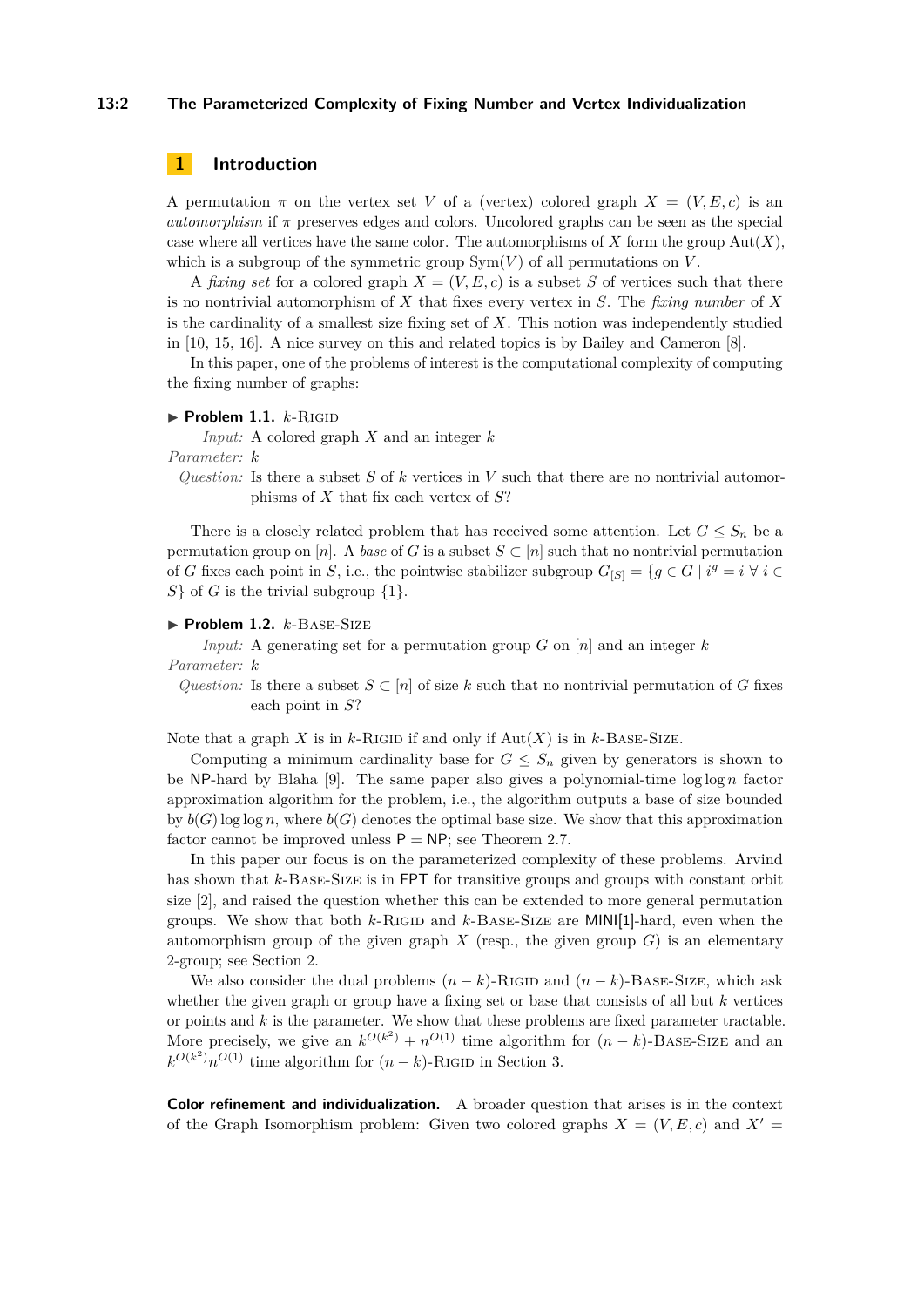$(V', E', c')$  the problem is to decide if they are *isomorphic*, i.e., whether there is a bijection  $\pi: V \to V'$  such that for all  $x \in V$ ,  $c'(x^{\pi}) = c(x)$  and for all  $x, y \in V$ ,  $(x, y) \in E$  if and only if  $(x^{\pi}, y^{\pi}) \in E'$ . Color refinement is a classical heuristic for Graph Isomorphism, and in combination with other tools (group-theoretic/combinatorial) it has proven successful in Graph Isomorphism algorithms (e.g. in the two most important papers in the area [\[7,](#page-12-6) [6\]](#page-12-7)). The basic color refinement procedure works as follows on a given colored graph  $X = (V, E, c)$ . Initially each vertex has the color given by *c*. The refinement step is to color each vertex by the tuple of its own color followed by the colors of its neighbors (in color-sorted order). The refinement procedure continues until the color classes become stable. If the multisets of colors are different for two graphs  $X$  and  $X'$ , we can conclude that they are not isomorphic. Otherwise, more processing needs to be done to decide if the input graphs are isomorphic. One important approach in this area is to combine *individualization* of vertices with color refinement: Given a graph  $X = (V, E)$  and *k* vertices  $v_1, v_2, \ldots, v_k \in V$ , first these *k* vertices are assigned distinct colors  $c_1, c_2, \ldots, c_k$ , respectively. Then, with this as initial coloring, the color refinement procedure is carried out as before. Individualization is used both in the algorithms with the best worst case complexity [\[7,](#page-12-6) [6\]](#page-12-7) and in practical isomorphism solvers [\[21\]](#page-13-1). Note that individualizing a vertex  $v$  results in fixing  $v$ , as every automorphism must preserve the unique color of *v*.

In [\[5\]](#page-12-8) we have examined several classes of colored graphs in connection with the color refinement procedure. They form a hierarchy:

<span id="page-2-0"></span>
$$
Discrette \subsetneq \text{Amenable} \subsetneq \text{Compact} \subsetneq \text{Refinal}
$$
\n
$$
(1)
$$

- $X \in$  DISCRETE if running color refinement on *X* results in singleton color classes.
- $X \in \text{AMENABLE}$  if for any  $X'$  that is non-isomorphic to *X*, color refinement on *X* and  $X'$ results in different stable colorings [\[5\]](#page-12-8).
- $\blacksquare$  *X*  $\in$  COMPACT if every fractional automorphism of *X* is a convex combination of automorphisms of *X* [\[25\]](#page-13-2). Here, automorphisms are viewed as permutation matrices that commute with the adjacency matrix *A* of *X*, and fractional automorphisms are doubly stochastic matrices that commute with *A*.
- $\blacksquare$  *X*  $\in$  REFINABLE if two vertices *u* and *v* of *X* receive the same color in the stable coloring if and only if there is an automorphism of *X* that maps *u* to *v* [\[5\]](#page-12-8).

For these graph classes, various efficient isomorphism and automorphism algorithms are known. Motivated by the power of individualization in relation to color refinement, we consider the following type of problems.

**Problem 1.3.**  $k\text{-}\mathcal{C}$  (where  $\mathcal{C}$  is a class of colored graphs)

*Input:* A colored graph  $X = (V, E, c)$  and an integer k

#### *Parameter: k*

*Question:* Are there  $k$  vertices of  $X$  so that individualizing them results in a graph in  $\mathcal{C}$ ?

It turns out that for each class  $C$  in the hierarchy [\(1\)](#page-2-0), the problem  $k\text{-}C$  is W[P]-hard, even when the input graph has color class size at most 4. For color class size at most 3 however, the problems become polynomial time solvable. For the class  $\text{DISCRETE}[\ell]$  of all colored graphs where  $\ell$  rounds of color refinement turn all color classes into singletons, we show that  $k$ -DISCRETE $[\ell]$  is W[2]-hard. These results are in Section [4.](#page-6-0)

Additionally, we give an FPT algorithm for the dual problem  $(n - k)$ -DISCRETE that asks whether there is a way to individualize all but *k* vertices so that the input graph becomes discrete; see Section [5.](#page-10-0)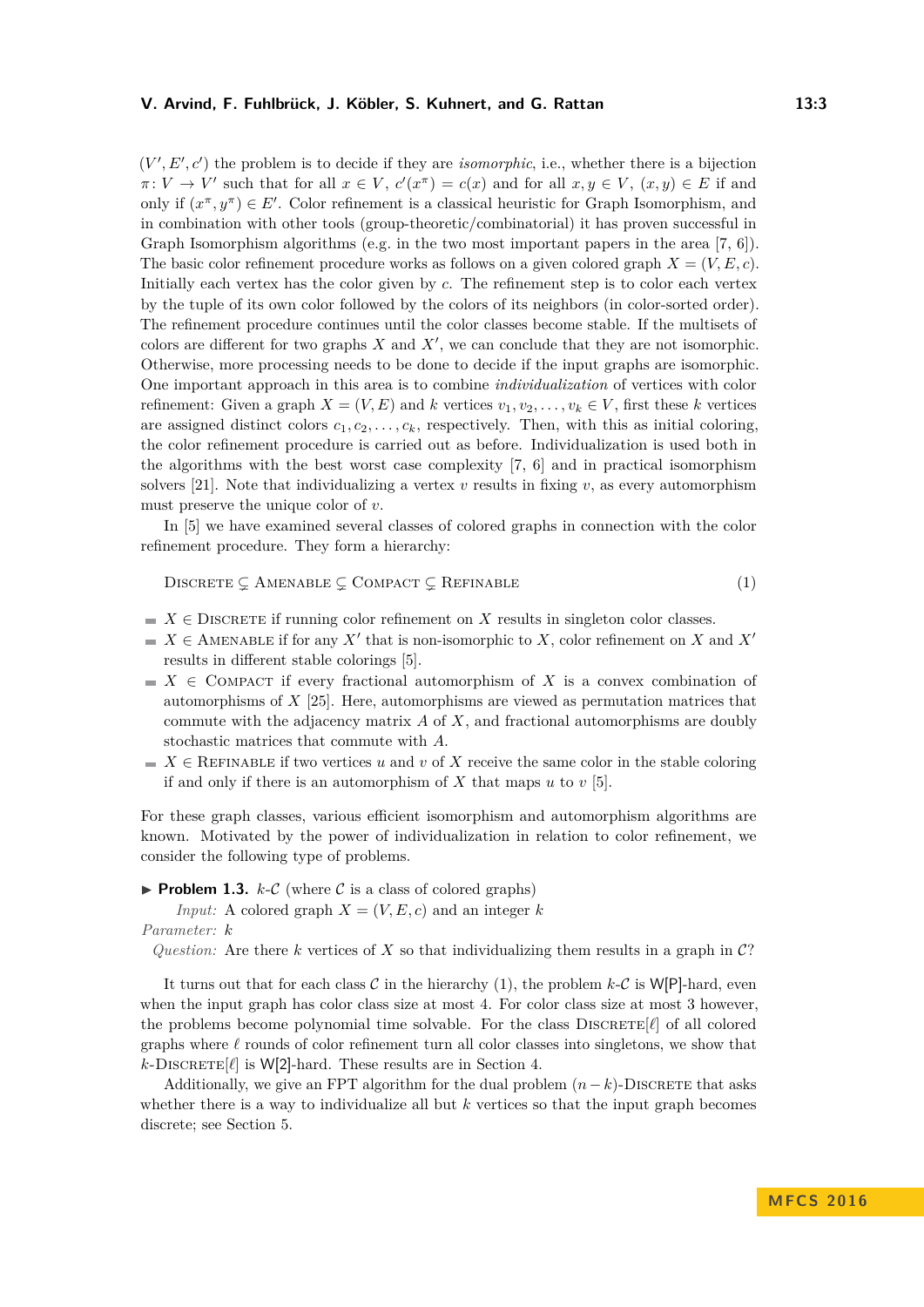#### **13:4 The Parameterized Complexity of Fixing Number and Vertex Individualization**

**Color valence.** A beautiful observation due to Zemlyachenko [\[27\]](#page-13-3), that plays a crucial role in [\[7\]](#page-12-6), concerns the color valence of a graph. Given a colored graph  $X = (V, E, c)$ , the *color degree* deg<sub>*C*</sub>(*v*) of a vertex *v* in a color class  $C = \{v \in V \mid c(v) = c_0\}$  is the number of neighbors of *v* in *C*. The *color co-degree* of *v* in *C* is co-deg<sub>*C*</sub>(*v*) =  $|C|$  – deg<sub>*C*</sub>(*v*). The *color valence* of *X* is defined as  $\max_{v,C} \min\{\deg_C(v), \text{co-deg}_C(v)\}\$ . Zemlyachenko has shown [\[27\]](#page-13-3) that in any *n*-vertex graph  $X = (V, E)$  we can individualize  $O(n/d)$  vertices so that the vertex colored graph obtained after color refinement has color valence at most *d*. This gives rise to the following natural algorithmic problem:

▶ Problem 1.4. *k*-COLOR-VALENCE

*Input:* A colored graph  $X = (V, E, c)$  and two numbers k and d *Parameter: k*

*Question:* Is there a set of *k* vertices such that when these are individualized, the graph obtained after color refinement has color valence bounded by *d*?

We show that this problem is W[P]-complete; see Corollary [4.4.](#page-8-0)

## <span id="page-3-0"></span>**2 The number of fixed vertices as parameter**

In this section we show that the parameterized problems  $k$ -RIGID and  $k$ -BASE-SIZE are both MINI[1]-hard. The class MINI[1] contains all parameterized problems that are FPT-reducible to Mini-3SAT. Both were defined in [\[12,](#page-12-9) [14\]](#page-12-10).

#### ▶ **Problem 2.1** ([\[12,](#page-12-9) [14\]](#page-12-10)). MINI-3SAT

*Input:* A formula *F* in 3-CNF of size bounded by *k* log *n* and the number *n* in unary *Parameter: k*

*Question:* Is there a boolean assignment to the variables that satisfies the formula *F*?

It turns out that MINI[1] is contained in the class W[1] [\[14\]](#page-12-10) and has a variety of complete problems in it. Moreover, it has been linked to the exponential time hypothesis.

**Example 2.2** ([\[12,](#page-12-9) [14\]](#page-12-10)). If MINI[1] = FPT then there is a  $2^{o(n)}$  time algorithm for 3SAT.

<span id="page-3-1"></span>▶ **Theorem 2.3.** *The problem k*-BASE-SIZE *is* MINI[1]*-hard, even for elementary* 2*-groups.* 

**Proof.** It is easy to see that MINI-3SAT in which each variable occurs at most 3 times is also MINI[1]-complete, by modification of a standard NP-completeness proof. This only increases the size by a constant factor. We will give an FPT many-one reduction from this variant of MINI-3SAT to *k*-BASE-SIZE. Let  $F = C_1 \wedge C_2 \wedge \cdots \wedge C_m$ , and *n* in unary, be a Mini-3SAT instance with variable occurrences bounded by 3. Since the size of *F* is bounded by  $k \log n$ , we have  $m \leq k \log n$ . Let V denote the set of distinct variables in F. We also have  $|V| \leq k \log n$ . We partition *V* as  $V = \bigsqcup_{i=1}^k V_i$ , where  $|V_i| \leq \log n$  for  $1 \leq i \leq k$ . For each *i*, the set  $T_i = \{0, 1\}^{V_i}$  consisting of all truth assignments to variables in  $V_i$  has size  $|T_i| \leq n$ . Define the universe  $U = \{1, 2, \ldots, m, m + 1, \ldots, m + k\}$ . For each truth assignment  $a \in T_i$ we define the subset  $S_{i,a} \subset U$  consisting of  $m + i$  along with all *j* such that *a* satisfies  $C_j$ , i.e.,

 $S_{i,a} = \{m+i\} \cup \{j \mid C_j \text{ contains a literal that is true under } a\}.$ 

Clearly, since each variable occurs at most 3 times in *F* and since  $|a| = |V_i| \le \log n$ , it follows that  $|S_{i,a}| \leq 1 + 3 \log n$ . The following claim is straightforward.

<span id="page-3-2"></span>► Claim 2.4. The collection of sets  $\{S_{i,a} \mid 1 \leq i \leq k, a \in T_i\}$  with universe *U* has a set cover of size *k* if and only if *F* is satisfiable.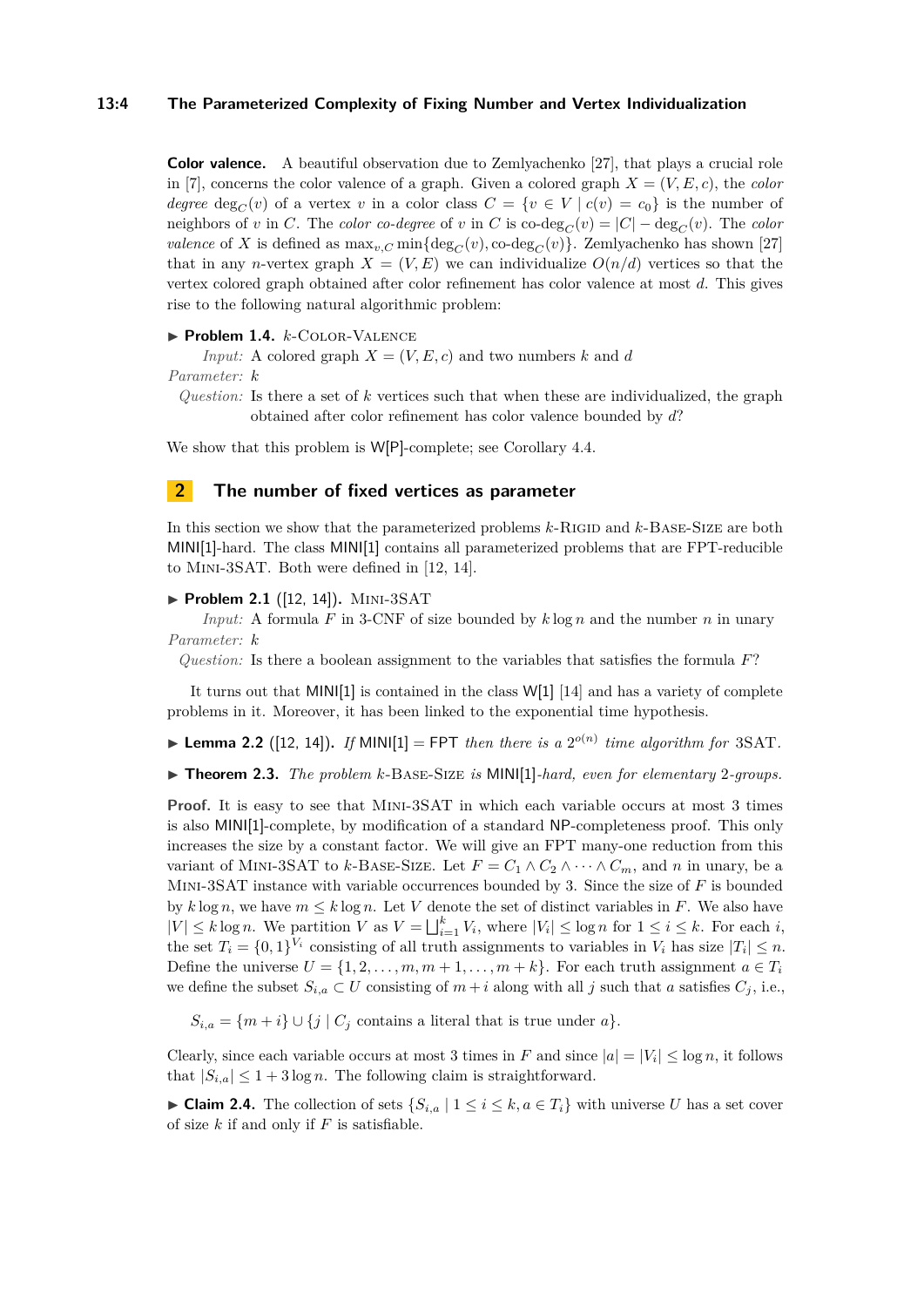#### **V. Arvind, F. Fuhlbrück, J. Köbler, S. Kuhnert, and G. Rattan 13:5**

We will now transform this special set cover instance into an instance of *k*-Base-Size. The group we shall consider is  $\mathbb{F}_2^{m+k}$ , i.e., the product of  $m+k$  copies of the group on  $\{0,1\}$  defined by addition modulo 2. Treating each set  $S_{i,a}$  as a subset of the coordinates  $1, 2, \ldots, m + k$ , we can associate a copy of  $\mathbb{F}_2^{|S_{i,a}|}$  with it. Consider the set  $\Omega = \bigsqcup_{i,a} \mathbb{F}_2^{|S_{i,a}|}$ . Note that  $|\Omega| = \sum_{i,a} 2^{|S_{i,a}|} \leq nk$ . The group  $\mathbb{F}_2^{m+k}$  acts faithfully on  $\Omega$  as follows. Given an element  $u \in \mathbb{F}_2^{m+k}$  and a point  $v \in \mathbb{F}_2^{|S_{i,a}|}$ , let  $u_{i,a}$  denote the projection of *u* to the coordinates in  $S_{i,a}$ . Then *u* maps *v* to  $v \oplus u_{i,a}$ . Thus,  $\mathbb{F}_2^{m+k}$  is a permutation group acting on  $\Omega$  given by the standard basis of  $m + k$  unit vectors as generating set. The following straightforward claim completes the reduction.

► Claim 2.5. The group  $\mathbb{F}_2^{m+k}$  acting on Ω, as defined above, has a base of size *k* if and only if the set cover instance  $(U, \{S_{i,a} \mid 1 \leq i \leq k, a \in T_i\})$  has a set cover of size *k*.

To see the claim, observe that  $V \subseteq \Omega$  is a base if and only if the sets  $S_{i,a}$  with  $V \cap \mathbb{F}_2^{|S_{i,a}|} \neq \emptyset$ form a set cover for *U*. Indeed, a point  $p \in U$  is covered by these sets if and only if all  $u \in \mathbb{F}_2^{m+k}$  with  $u_p = 1$  move an element of *V*.

# ▶ **Theorem 2.6.** *The problem k*-RIGID *is* MINI[1]-hard.

**Proof.** It suffices to encode the *k*-Base-Size instance constructed in the proof of Theorem [2.3](#page-3-1) as a *k*-RIGID instance  $(X, k)$  with the following properties. The graph X has  $|\Omega| + 2(m + k)$ vertices and at most  $|\Omega|(1+3 \log n)$  edges. Further, the above *k*-BASE-SIZE instance has a base of size *k* if and only if the graph *X* has a fixing set of size *k*.

We explain the construction of *X*. Let  $l = m + k$ . The vertex set of *X* is  $\Omega \cup I_1 \cup \cdots \cup I_l$ where each set  $I_j = \{a_j^0, a_j^1\}$  is a distinct color class of size 2. The edge set of *X* is defined as follows. Let  $v = (b_1, \ldots, b_p) \in \mathbb{F}_2^{|S_{i,a}|}$  be a vertex in  $\Omega$  and let  $S_{i,a} = \{i_1, i_2, \ldots, i_p\}$  be the set of coordinates occurring in *v*. Then we connect *v* to the vertices  $a_i^{b_q}$  $\sum_{i_q}^{o_q}$ , for each  $q = 1, \ldots, p$ . This finishes the construction of *X*.

We claim a one-to-one correspondence between the permutation group  $\mathbb{F}_2^{m+k}$  acting on  $\Omega$ and Aut(X). Indeed, any vector  $v = (b_1, \ldots, b_l) \in \mathbb{F}_2^{m+k}$  can be associated with a unique automorphism  $\sigma$  of X as follows. The automorphism  $\sigma$  flips the color class  $I_j$  if and only if *b*<sub>*j*</sub> = 1. For a vertex *u* ∈ Ω, define *σ*(*u*) = *v*(*u*) using the action of  $\mathbb{F}_2^{m+k}$  on Ω. It is easy to check that  $\sigma$  respects the adjacencies inside *X*. Note that the action of an automorphism of *X* is determined by its action on  $I_1, \ldots, I_l$ , so this is a one-to-one correspondence.

Consequently, a set  $J \subset \Omega$  is a base for the original *k*-BASE-SIZE instance if and only if *J* is a fixing set for the graph *X*. We observe that we can always avoid fixing a vertex *u* inside *I*<sub>1</sub> ∪ · · · ∪ *I*<sub>l</sub> by instead fixing some neighbor of  $u \in \Omega$ . Therefore, the original *k*-BASE-SIZE instance has a base of size  $k$  if and only if the graph  $X$  has a fixing set of size  $k$ .

We end this section with some consequences of our hardness proofs on the approximability of the minimum base size of a group. There is a log log *n* factor approximation algorithm due to Blaha [\[9\]](#page-12-4) for the minimum base problem (in fact, a careful analysis yields a ln ln *n*-factor approximation). In this connection we have an interesting observation about the set cover problem instances that arise in Theorem [2.3](#page-3-1) (Claim [2.4\)](#page-3-2). A more general version is the *B*-Set-Cover problem: we are given a collection of subsets of size at most *B* of some universe  $U$  and the problem is to find a minimum size set cover. Trevisan [\[26\]](#page-13-4) has shown that there is no approximation algorithm for this problem with approximation factor smaller than  $\ln B - O(\ln \ln B)$  unless  $P = NP$ . This leads us to the following theorem.

<span id="page-4-0"></span>I **Theorem 2.7.** *The approximation factor of* ln ln *n in Blaha's approximation algorithm for minimum base cannot be improved, even for elementary abelian* 2-groups, unless  $P = NP$ .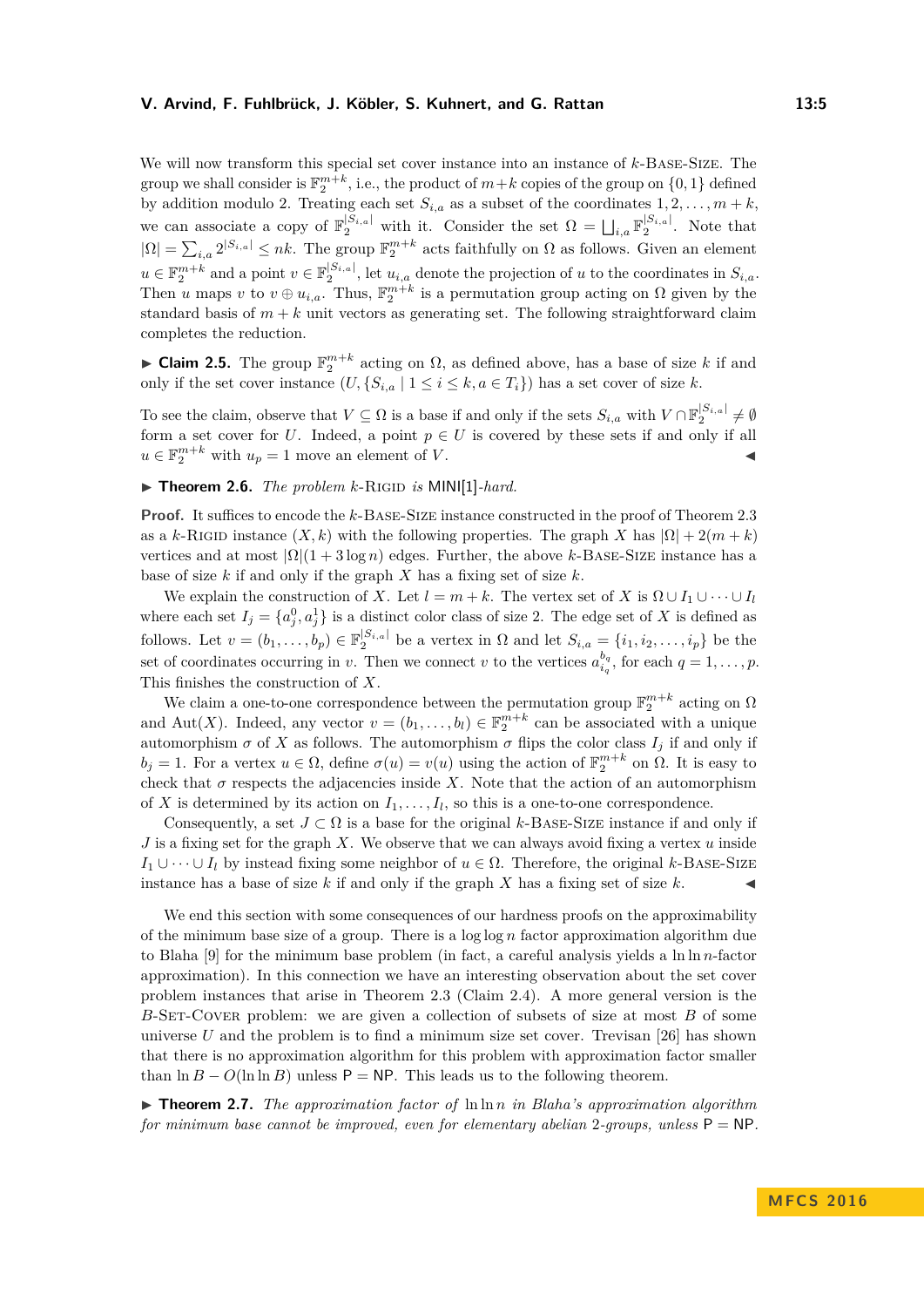#### **13:6 The Parameterized Complexity of Fixing Number and Vertex Individualization**

**Proof.** The reduction from  $(\log n)$ -SET-COVER to the minimum base problem that is explained in the proof of Theorem [2.3](#page-3-1) preserves the optimal solution size. Furthermore, it is easy to see that this reduction carries over to all  $(\log n)$ -SET-COVER instances. Combined with Trevisan's result, this completes the proof.

# <span id="page-5-0"></span>**3 The number of non-fixed vertices as parameter**

In this section we show that the problems  $(n - k)$ -RIGID and  $(n - k)$ -BASE-SIZE are in FPT with running time  $k^{O(k^2)}n^{O(1)}$ . We will show this first for  $(n-k)$ -BASE-SIZE. We need some permutation group theory.

Let  $G \le \text{Sym}(\Omega)$  be a permutation group acting on a set  $\Omega$ . The *support* of a permutation  $g \in G$  is  $\text{supp}(g) = \{i \in \Omega \mid i^g \neq i\}.$  The *orbit* of a point  $i \in \Omega$  is the set  $i^G = \{i^g \mid g \in G\}.$ The group *G* is *transitive* if it has a single orbit in  $\Omega$ . Let  $G \le \text{Sym}(\Omega)$  be transitive. A subset  $\Delta \subseteq \Omega$  is a *block* if for every  $g \in G$  its image  $\Delta^g = \{i^g \mid i \in \Delta\}$  is either  $\Delta^g = \Delta$  or  $\Delta^g \cap \Delta = \emptyset$ . Clearly,  $\Omega$  and singleton sets are blocks for any *G*. All other blocks are called nontrivial. A transitive group *G* is *primitive* if it has no nontrivial blocks.

There are polynomial-time algorithms that take as input a generating set for some  $G \leq \text{Sym}(\Omega)$  and compute its orbits and maximal nontrivial blocks [\[19\]](#page-13-5). We can test if *G* is primitive in polynomial time. If *G* is transitive on  $\Omega$  we can compute a maximal nontrivial block  $\Delta_1$ . It is easy to see that  $\Delta_1^g$  is also a block for each  $g \in G$ . This yields a partition of  $\Omega$  into blocks (which are said to constitute a block system for *G*):  $\Omega = \Delta_1 \sqcup \Delta_2 \sqcup \ldots \sqcup \Delta_\ell$ . The group *G* acts transitively on the blocks  $\{\Delta_1, \Delta_2, \ldots, \Delta_\ell\}$ . Furthermore, since these are maximal blocks, the group action is primitive. The following classic result is useful for our algorithm.

<span id="page-5-1"></span>▶ **Lemma 3.1.** [\[13,](#page-12-11) Lemma 3.3D] *Suppose*  $G \leq S_n$  *is primitive and*  $G$  *is neither*  $A_n$  *nor*  $S_n$ *itself. If there is an element*  $g \in G$  *such that*  $|\text{supp}(g)| \leq k$ , *then*  $|\Omega| \leq (k-1)^{2k}$ *.* 

Here,  $A_n = \text{Alt}([n])$  denotes the subgroup of  $S_n$  that consists of those permutations that can be written as the product of an even number of transpositions.

<span id="page-5-2"></span>▶ **Theorem 3.2.** *There is a*  $k^{O(k^2)} + n^{O(1)}$  *time algorithm for the*  $(n - k)$ -BASE-SIZE *problem.* 

**Proof.** Let  $G \leq S_n$  be the input group given by a generating set and let k be the parameter. We call a set  $S \subseteq [n]$  a *co-base* for *G*, if  $[n] \setminus S$  is a base for *G*. The algorithm finds a co-base *S* of size *k* if it exists. During its execution, the algorithm may decide to fix some points. Since in this case the actual group *G* is replaced by the pointwise stabilizer subgroup, there is no need to store these points. The algorithm proceeds as follows.

- **1.** Let  $O_1, O_2, \ldots, O_\ell$  be the orbits of the group *G*. If  $\ell \geq k$  then the set *S* obtained by picking one point from each of the orbits  $O_1, O_2, \ldots, O_k$  is a co-base for *G*.
- **2.** Suppose  $\ell < k$ , and there is an orbit  $O_i$  of size more than  $k^{2k}$  on which *G*'s action is not primitive. In this case compute a maximal block system of *G* in  $O_i$ ,  $O_i = \Delta_{i1} \sqcup \ldots \sqcup \Delta_{ir_i}$ , and deal with the following subcases:
	- **a.** If  $r_i > k$ , then the set *S* obtained by picking one point from each block  $\Delta_{i1}, \ldots, \Delta_{ik}$  is a co-base for *G*.
	- **b.** If  $r_i \leq k$ , then each block  $\Delta_{ij}$  is of size at least  $k^{2k-1}$  which is strictly more than *k*. Thus any  $n - k$  sized subset of [*n*] intersects each block  $\Delta_{ij}$  and hence the support of any permutation that moves the blocks. Let *H* be the subgroup of *G* that setwise stabilizes all blocks  $\Delta_{ij}$ . The subgroup *H* can be computed from *G* in polynomial time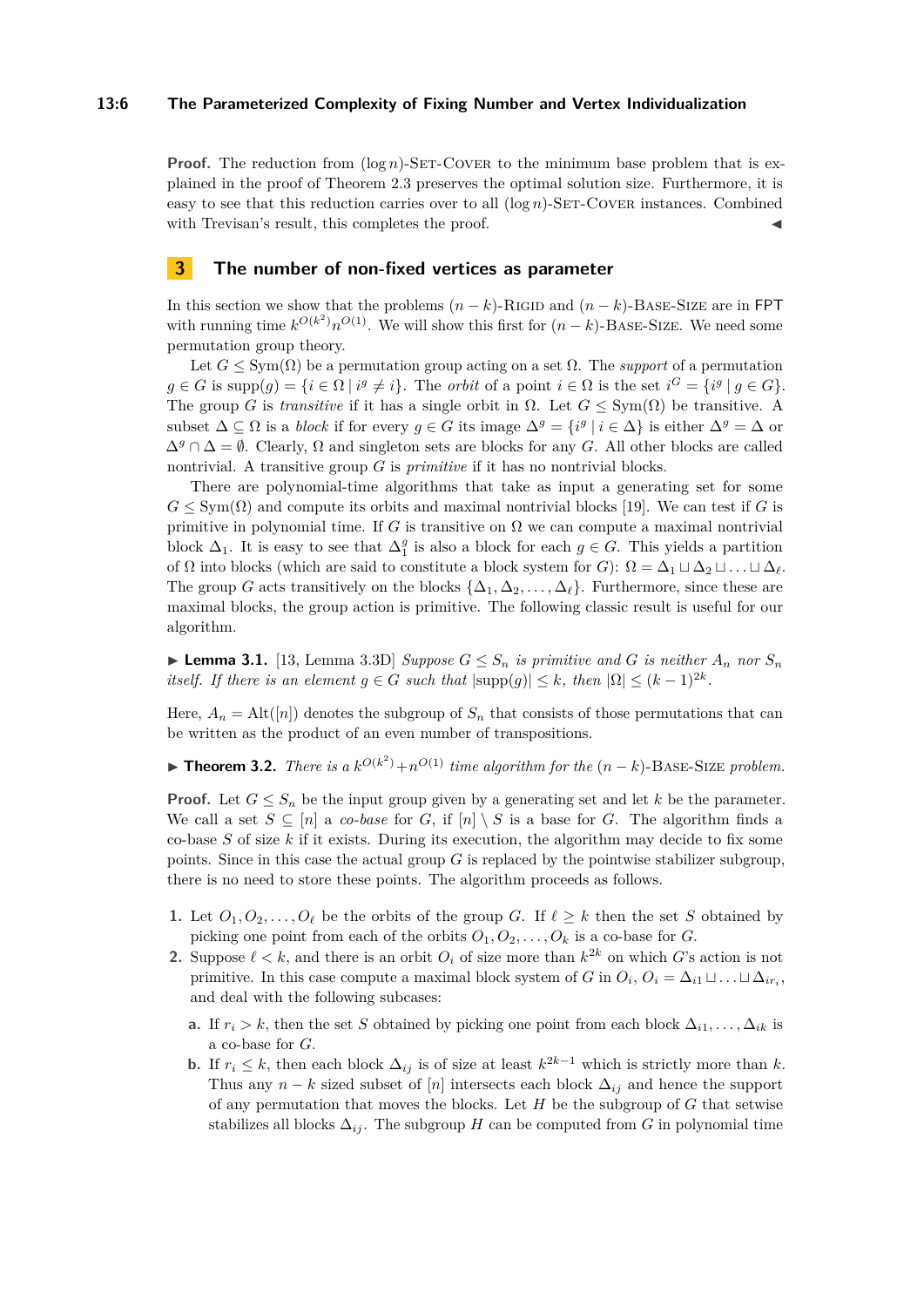using the Schreier-Sims algorithm [\[19\]](#page-13-5). Replace *G* by *H* and go to Step 1. This step is invoked at most *k* times since each invocation increases the number of orbits.

- **3.** Suppose  $\ell < k$ , and there is an orbit  $O_i$  of size more than  $k^{2k}$  such that *G* is primitive on  $O_i$ , but different from  $Sym(O_i)$  and  $Alt(O_i)$ . Then any *k* points of  $O_i$  form a co-base for *G* (by Lemma [3.1\)](#page-5-1).
- **4.** Suppose there is an orbit  $O_i$  of size more than  $k^{2k}$  such that *G* restricted to  $O_i$  is either  $Sym(O_i)$  or  $Alt(O_i)$ . Then fix the first  $|O_i| - k$  elements of  $O_i$  (the choice of the subset of points fixed does not matter as both  $Sym(O_i)$  and  $Alt(O_i)$  are *t*-transitive for  $t \leq |O_i| - 2$ ). Replace *G* by the subgroup *H* that fixes the first  $|O_i| - k$  elements of  $O_i$ and go to Step 1. This step is invoked at most once.
- **5.** This step is only reached if all orbits are of size at most  $k^{2k}$ , implying that the entire domain size is at most  $k^{2k+1}$ . Hence, the algorithm can find a co-base S of size k by brute-force search in  $k^{O(k^2)}$  time if it exists.

The brute-force computation (done in the last step), when the search space is bounded by  $k^{2k+1}$ , costs  $k^{O(k^2)}$ . The rest of the computation uses the standard group-theoretic algorithms [\[19\]](#page-13-5) whose running time is polynomially bounded by *n*. Therefore, the overall running time of the algorithm is bounded by  $k^{O(k^2)} + k n^{O(1)}$ . As  $k \leq n$ , the theorem follows.

We note that the algorithm is in fact a kernelization algorithm. It computes in  $n^{O(1)}$  time a kernel of size  $k^{2k+1}$  (where size refers to the size of the domain on which the group acts).

We now show the main result of this section, i.e., that  $(n - k)$ -RIGID is in FPT.

▶ **Theorem 3.3.** *There is a*  $k^{O(k^2)}n^{O(1)}$  *time algorithm for the*  $(n - k)$ -RIGID *problem.* 

**Proof.** Let  $X = (V, E, c)$  be a colored *n*-vertex graph and k as parameter be an instance of  $(n - k)$ -RIGID. If we can use a subroutine for the Graph Isomorphism problem then we can compute a generating set for the automorphism group  $Aut(X)$  of X with polynomially many calls to this subroutine [\[20\]](#page-13-6). With this generating set as input we can then run the algorithm of Theorem [3.2](#page-5-2) to compute an  $(n - k)$  size fixing set for *X*, if it exists, in time  $k^{O(k^2)}n^{O(1)}$ .

However, it turns out that we can avoid using the Graph Isomorphism subroutine and still solve the problem in  $k^{O(k^2)}n^{O(1)}$  time with the following observations:

- **1.** We note that any set of size *n* − *k* will intersect the support of any element *σ* ∈ Aut(*X*) if  $|\text{supp}(\sigma)| > k$ . Thus, we only need to collect all elements of support bounded by k.
- **2.** An automorphism  $\sigma \in Aut(X)$  is defined to be a *minimal support* automorphism of X if there is no nontrivial automorphism  $\varphi \in Aut(X)$  such that  $supp(\varphi) \subseteq supp(\sigma)$ . For any nontrivial automorphism  $\pi \in Aut(X)$  such that  $|\text{supp}(\pi)| \leq k$ , there is a minimal support automorphism  $\varphi \in Aut(X)$  such that  $|\text{supp}(\varphi)| \leq k$  and  $\text{supp}(\varphi) \subseteq \text{supp}(\pi)$ .
- **3.** We observe that Schweitzer's algorithm in [\[24\]](#page-13-7) can be used to compute, in  $k^{O(k)}n^{O(1)}$  time, the set *M* of all minimal support automorphisms  $\sigma \in Aut(X)$  such that  $|\text{supp}(\sigma)| \leq k$ .
- **4.** Let *G*<sup> $\prime$ </sup> be the subgroup of Aut $(X)$  generated by *M*. It follows from the above discussion that an  $n - k$  sized subset of *V* is a base for Aut(*X*) (and thus a fixing set for *X*) if and only if it is a base for  $G'$ . We can apply the algorithm of Theorem [3.2](#page-5-2) to compute such a base if it exists.

# <span id="page-6-0"></span>**4 The number of individualized vertices as parameter**

In this section, we show that the problem  $k\text{-}C$  is  $W[P]$ -hard for all classes C of the color refinement hierarchy  $(1)$ . To this end, we give a reduction from WEIGHTED MONOTONE CIRCUIT SATISFIABILITY, which is known to be W[P]-complete [\[1\]](#page-12-12).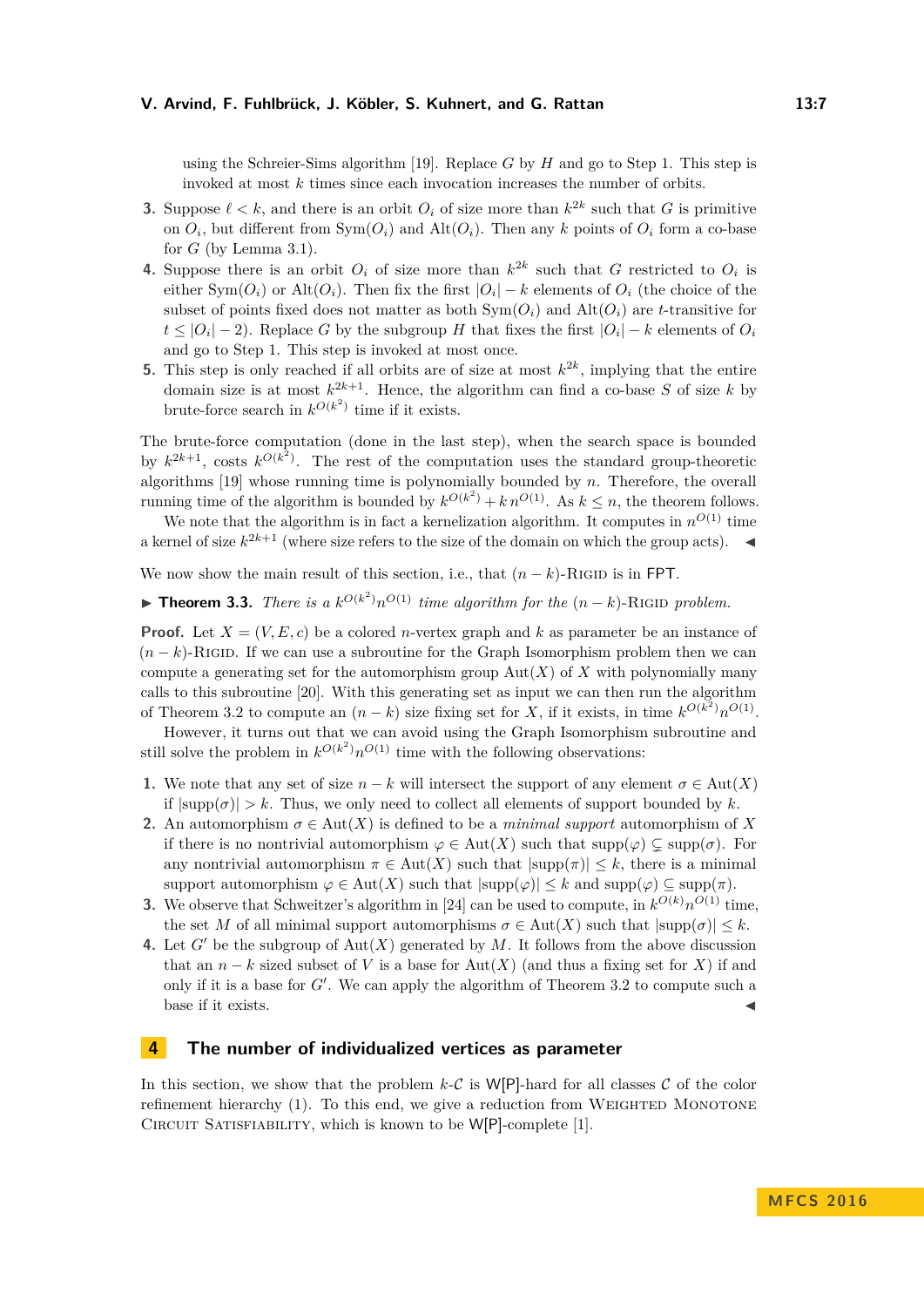#### **13:8 The Parameterized Complexity of Fixing Number and Vertex Individualization**

**Problem 4.1.** WEIGHTED MONOTONE CIRCUIT SATISFIABILITY

*Input:* A monotone boolean circuit *C* on *n* inputs and an integer *k Parameter: k*

*Question:* Is there an assignment  $x \in \{0,1\}^n$  of Hamming weight *k* so that  $C(x) = 1$ ?

<span id="page-7-0"></span> $\triangleright$  **Theorem 4.2.** For all classes C of the color refinement hierarchy [\(1\)](#page-2-0), k-C is W[P]-hard, *even for graphs of color class size at most* 4*.*

**Proof.** We will give a parameter-preserving reduction that maps positive instances of WEIGHTED MONOTONE CIRCUIT SATISFIABILITY to positive instances of *k*-DISCRETE, while negative instances are mapped to negative instances of  $k$ -REFINABLE. A similar reduction was used to show that the classes from the color refinement hierarchy [\(1\)](#page-2-0) are all P-hard [\[5\]](#page-12-8), which in turn builds on ideas of Grohe [\[17\]](#page-12-13).

Let  $\langle C, k \rangle$  be the given instance of WEIGHTED MONOTONE CIRCUIT SATISFIABILITY, and let *n* be the number of inputs of the circuit *C*. We define a graph  $X_C$ . For each gate  $g_k$ of *C* (including the input gates),  $X_C$  contains a vertex pair  $P_k = \{v_k, v'_k\}$ , which forms a color class. If a pair corresponds to an input gate, we call it an *input pair.* The intention is that setting an input  $g_i$  to 1 corresponds to individualizing the vertex  $v_i$ ; we will add gadgets to  $X_C$  so that after color refinement it holds also for each non-input gate  $g_k$  that  $g_k = 1$  if and only if  $v_k$  and  $v'_k$  have different colors.

To achieve this, we use the gadgets given in Figure [1.](#page-8-1) The basic building block is the gadget  $CFI(P_i, P_j, P_k)$  introduced by Cai, Fürer, and Immerman [\[11\]](#page-12-14). It connects the three pairs  $P_i$ ,  $P_j$ , and  $P_k$  using four additional vertices as depicted. These four vertices form a color class *F*; each instance of the gadget uses its own copy of *F*. This gadget has the property that every automorphism flips either none or exactly two of the pairs  $P_i$ ,  $P_j$  and  $P_k$ ; thus the CFI-gadget implements the xor function in the sense that any automorphism must flip  $P_k$  if and only if it flips exactly one of  $P_i$  and  $P_j$ . In our case, however, the CFI-gadget implements the AND function: If both  $P_i$  and  $P_j$  are distinguished (either by direct individualization or in previous rounds of color refinement), the vertices of the inner color class  $F$  and consequently  $P_k$  will be distinguished in two rounds of color refinement. Conversely, if at most one of the pairs  $P_i$  and  $P_j$  is distinguished, then the color class  $F$ is split into two color classes of size 2 and color refinement stops at this point, leaving the other two pairs non-distinguished. For each AND gate  $g_k = g_i \wedge g_j$  in *C*, we add the gadget CFI $(P_i, P_j, P_k)$  to  $X_C$ .

The second gadget we use is  $IMP(P_i, P_k)$ . It consists of the gadget  $CFI(F', F'', P_k)$ , where  $F'$  and  $F''$  are vertex pairs that form color classes of size two, and perfect matchings that connect these pairs to  $P_i$ ; see Fig. [1.](#page-8-1) Again, each instance of this gadget gets its own copy of the color classes  $F$ ,  $F'$  and  $F''$ . There is an automorphism of  $\text{IMP}(P_i, P_k)$  that flips the vertices in  $P_i$ , but none that flips the vertices in  $P_k$ . In the color refinement setting, this gadget implements the IMPLICATION function: When  $P_i$  is distinguished, this will propagate to both  $F'$  and  $F''$ , and consequently also to  $F$  and  $P_k$ . Conversely, distinguishing  $P_k$  will only split *F* into two color classes of size 2 before color refinement stops. For each OR gate  $g_k = g_i \vee g_j$  in *C*, we add the gadgets  $\text{IMP}(P_i, P_k)$  and  $\text{IMP}(P_j, P_k)$  to  $X_C$ . For the output gate  $g_{\ell}$  of *C*, we add a second vertex pair *Q* and the gadget IMP( $P_{\ell}$ , *Q*) to  $X_C$ .

Our above analysis of the gadgets ensures that the following invariant holds when running color refinement on  $X_C$  after individualizing a subset of its input pairs: For each IMPLICATION gadget IMP( $P_i$ ,  $P_k$ ) in  $X_C$  the pair  $P_k$  can only be distinguished if  $P_i$  is distinguished, and for each AND gadget  $CFI(P_i, P_j, P_k)$  the pair  $P_k$  can only be distinguished if both  $P_i$  and  $P_j$ are distinguished. This implies the following.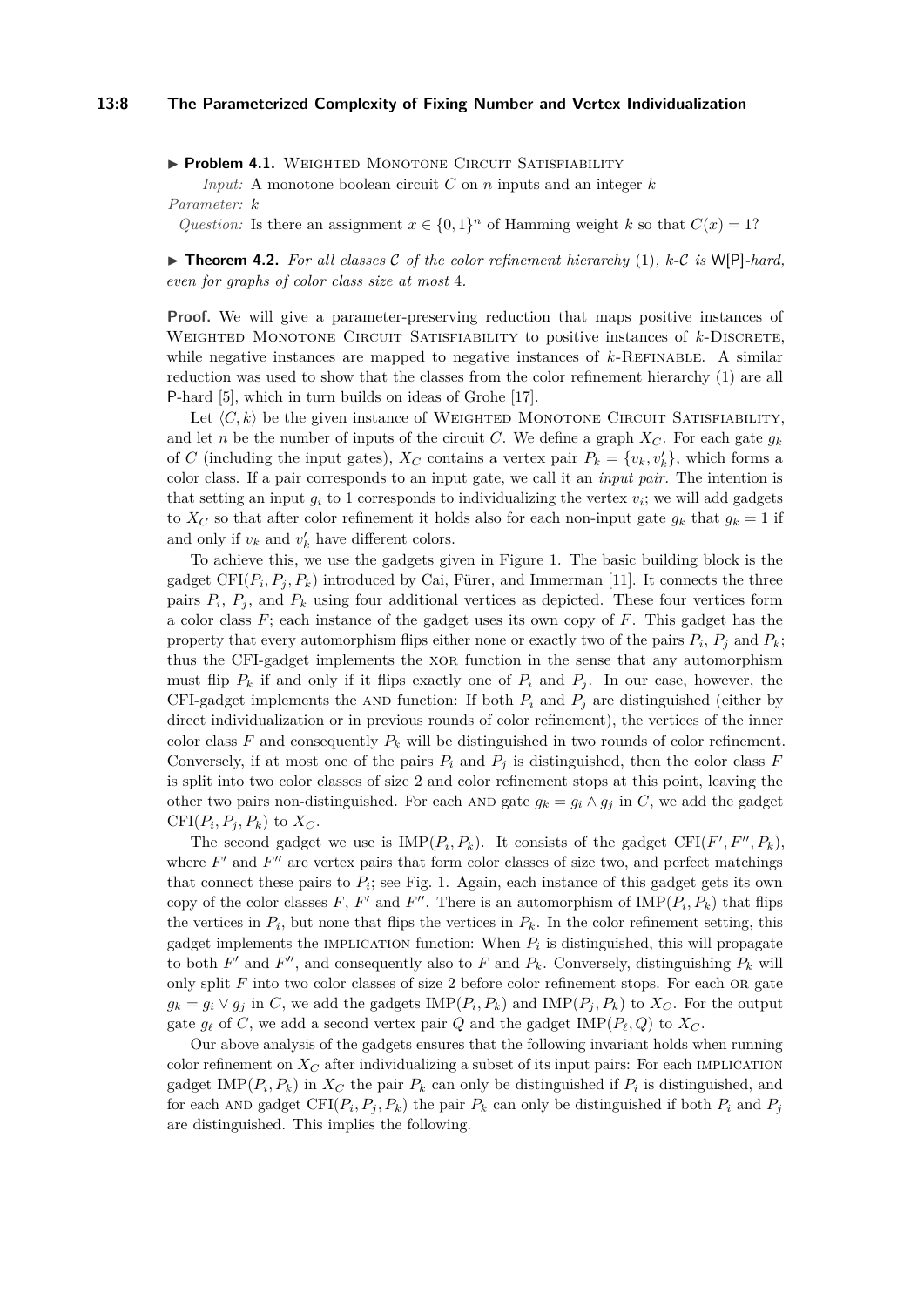<span id="page-8-1"></span>

**Figure 1** Gadgets used in the reduction of Theorem [4.2.](#page-7-0)

**Claim 4.3.** Running color refinement on  $X_C$  after individualizing some input pairs will distinguish exactly those pairs  $P_k$  for which the gate  $g_k$  evaluates to 1 under the assignment that sets exactly those input gates to 1 whose corresponding pairs were initially individualized.

Let  $X_C'$  be the graph that is obtained from  $X_C$  by adding implication gadgets from  $Q$  to each pair  $P_i$  that corresponds to an input gate  $g_i$ . If *C* has a satisfying assignment  $x \in \{0,1\}^n$ of weight k, individualizing the vertices  $v_i$  with  $x_i = 1$  and subsequently running color refinement will assign distinct colors to all vertices of  $X_C$ . Indeed, the gadgets of  $X_C$  ensure that the pair  $Q$  becomes distinguished, the additional gadgets in  $X_C'$  propagate this to all input pairs  $P_i$ , and the gates of  $X_C$  in turn make sure that all remaining color classes become distinguished. Conversely, if *C* does not have a weight *k* satisfying assignment, there is no way to individualize *k* input vertices such that color refinement distinguishes *Q*. However, we already noted that there is no automorphism that transposes the output pair of the  $\text{IMP}(P_\ell, Q)$  gadget, so no way of individualizing *k* input vertices makes  $X_C'$  refinable.

In  $X_C'$ , it always suffices to individualize one vertex from  $Q$  to make it discrete. To drop the assumption that each of the *k* individualized vertices must correspond to an input gate, we construct a graph  $X''_C$ . It consists of *n* input pairs  $P_i = \{v_i, v'_i\}$  and *n* copies of  $X_C$ , to which we will refer to as  $X_C^{(1)}$  $C^{(1)}, \ldots, X_{C}^{(n)}$ . We also add the gadgets  $\text{IMP}(P_i, P_i^{(j)})$  for all  $i, j \in \{1, \ldots, n\}$  and the gadgets  $\text{IMP}(Q^{(i)}, P_i)$  for all  $i \in \{1, \ldots, n\}$ . It is not hard to see that  $\langle C, k \rangle \mapsto \langle X''_C, k \rangle$  is the desired reduction; see the full version [\[3\]](#page-12-15) for its correctness.

As a corollary to this proof we can derive the W[P]-hardness of the *k*-Color-Valence problem.

#### <span id="page-8-0"></span>▶ Corollary 4.4. *k*-COLOR-VALENCE *is* W[P]-hard.

**Proof.** In the previous reduction we mapped instances of WEIGHTED MONOTONE CIRCUIT SATISFIABILITY to instances of  $k$ -DISCRETE such that the given boolean circuit  $C$  has a satisfying assignment of weight  $k$  if and only if the resulting graph  $X''_C$  can be made discrete by individualizing  $k$  vertices. Note that individualizing  $k$  vertices in  $X_C''$  and subsequently running color refinement results in singleton color classes if and only if it brings the color valence down to 0. Thus, *k*-COLOR-VALENCE is W[P]-hard even for  $d = 0$ .

## **4.1 Graphs of color class size at most 3**

We call a vertex-colored graph *b-bounded* if all its color classes are of size at most *b*. In this section, we show that for any 3-bounded graph, we can compute in polynomial time the minimum number of vertices that have to be individualized so that the resulting colored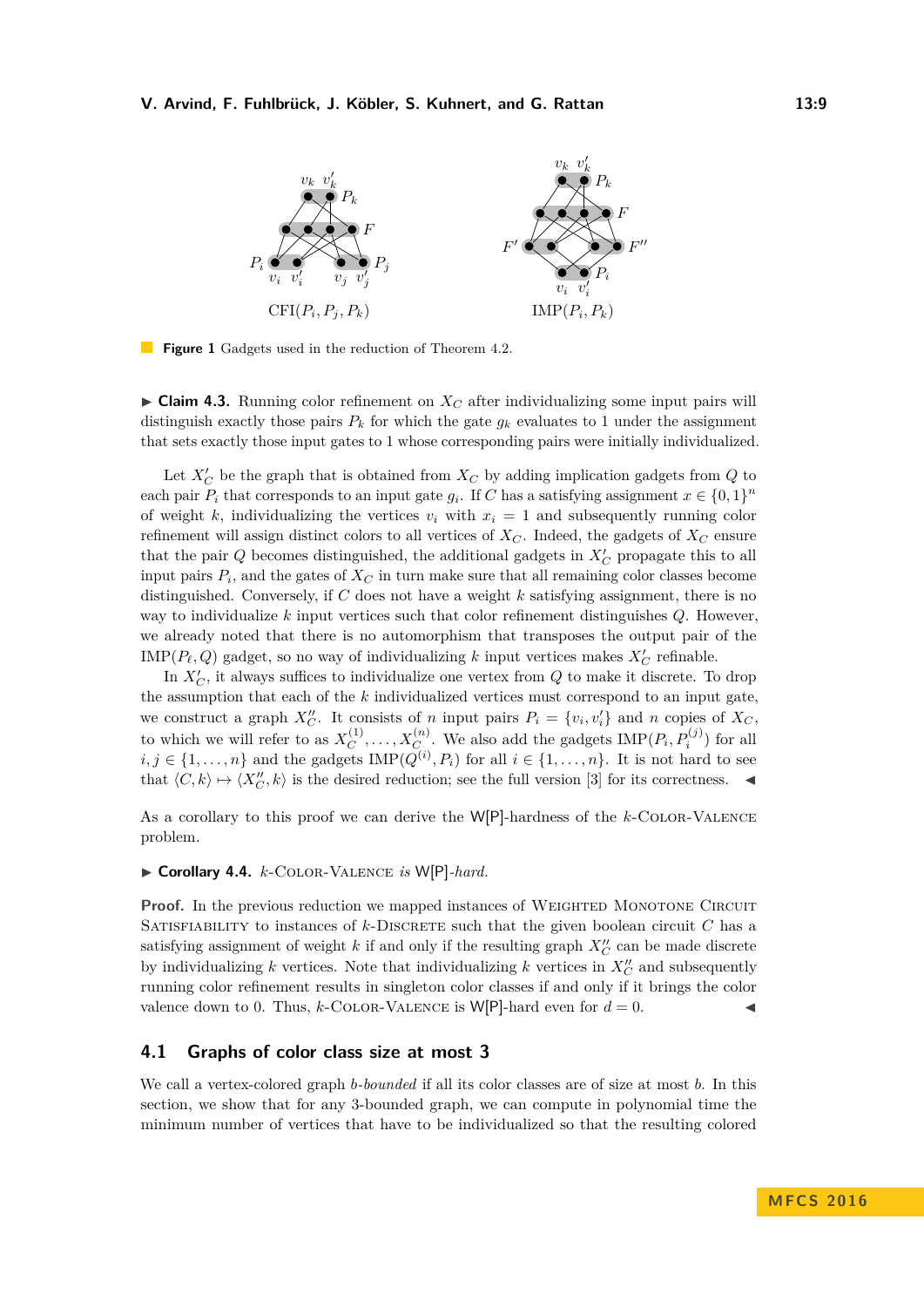#### **13:10 The Parameterized Complexity of Fixing Number and Vertex Individualization**

graph becomes rigid, discrete, amenable, compact, or refinable. We will use the following two lemmas; their proofs can be found in the full version of this article [\[3\]](#page-12-15).

<span id="page-9-0"></span> $\blacktriangleright$  **Lemma 4.5.** Let X be a 3*-bounded graph whose color classes are stable. If Aut(X) restricted to any color class*  $C_i$  *of*  $X$  *is the full symmetric group on*  $C_i$ *, then*  $X$  *is compact.* 

<span id="page-9-1"></span>► **Lemma 4.6.** *Let X be a connected* 3*-bounded graph whose color classes are stable. If some*  $\sigma \in \text{Aut}(X)$  *is cyclic (i.e.,*  $\sigma$  *acts cyclically on each color class*  $C_i$ *), then X is compact.* 

<span id="page-9-2"></span> $\triangleright$  **Theorem 4.7.** For any 3-bounded graph we can compute in polynomial time a vertex set S *of minimum size such that individualizing (or fixing) all the vertices in S makes the graph discrete, amenable, compact, refinable (or rigid).*

**Proof.** Let  $X = (V, E, c)$  be the given 3-bounded graph. We first compute the color partition  $\{C_1, \ldots, C_m\}$  of the stable coloring of *X*. We can assume that each induced graph  $X_i = X[C_i]$ is empty and each induced bipartite graph  $X_{ij} = X[C_i, C_j]$  has at most  $|C_i| \cdot |C_j|/2$  edges, as otherwise we can complement these subgraphs. Since the partition  $\{C_1, \ldots, C_m\}$  is stable and the color classes have size at most 3, it follows that there are no edges between color classes having different sizes, and that between color classes  $C_i$  and  $C_j$  of the same size we either have a perfect matching or no edges at all.

We say that two color classes  $C_i$  and  $C_j$  are *linked* if there is a path between some vertex  $u \in C_i$  and some vertex  $v \in C_j$ . Since this is an equivalence relation, it partitions the color classes into equivalence classes. This induces a partition  $V = V_1 \sqcup \cdots \sqcup V_l$  of the vertices such that each set  $V_i$  is a union of linked color classes having the same size and there are no edges between  $V_i$  and  $V_j$  whenever  $i \neq j$ . Hence, it suffices to solve the problem separately for each of the induced subgraphs  $X[V_i]$ .

If all color classes of  $X[V_i]$  are of size 2, then  $Aut(X[V_i])$  contains exactly one non-trivial automorphism flipping all the color classes, implying that  $X[V_i]$  is compact (see Lemma [4.5\)](#page-9-0). In this case it suffices to individualize (or fix) an arbitrary vertex to make the graph discrete (or rigid). Further,  $X[V_i]$  is already amenable if and only if it is a forest [\[4\]](#page-12-16).

If all color classes of  $X[V_i]$  are of size 3, then we compute its connected components as well as  $\text{Aut}(X[V_i])$  (which is even possible in logspace [\[18,](#page-13-8) [23\]](#page-13-9)) and consider the following subcases.

- If  $X[V_i]$  has 6 automorphisms (or, equivalently, consists of three connected components), then  $X[V_i]$  is compact (see Lemma [4.5\)](#page-9-0) and it suffices to individualize two vertices inside an arbitrary color class to make the graph discrete. On the other hand, if we individualize only one vertex, then the graph does not become discrete (not even rigid). Further,  $X[V_i]$  is amenable if and only if it is a forest [\[4\]](#page-12-16). If  $X[V_i]$  contains cycles then we need to individualize 2 vertices to make the graph amenable.
- If  $X[V_i]$  has 3 automorphisms, then it follows that these automorphisms act cyclically on each color class and  $X[V_i]$  is connected as well as compact (see Lemma [4.6\)](#page-9-1). In this case it suffices to individualize an arbitrary vertex to make the graph discrete.
- If  $X[V_i]$  has 2 automorphisms (or, equivalently, consists of two connected components), then  $X[V_i]$  is not refinable and it suffices to individualize an arbitrary vertex in the larger of the two components to make the graph discrete.
- Finally, if  $X[V_i]$  is rigid, then it follows that  $X[V_i]$  is connected and not refinable. In this case it suffices to individualize an arbitrary vertex to make the graph discrete.

We can actually strengthen Theorem [4.7](#page-9-2) and show that these problems are in logspace. Since the case analysis in the proof can be done in logspace, it suffices to show that the stable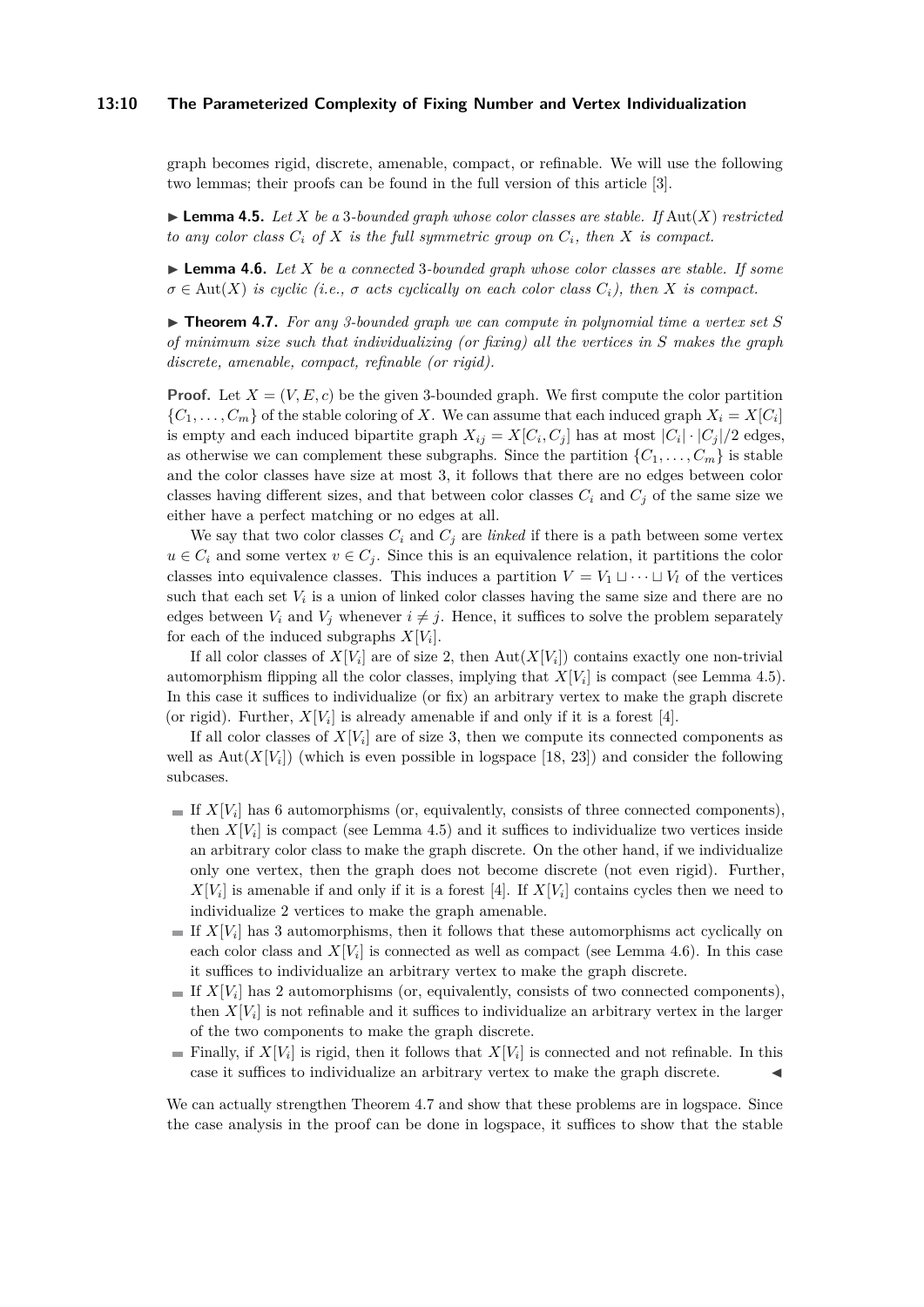color partition of a 3-bounded graph can be computed in logspace. The proof of this result is given in the full version of this article [\[3\]](#page-12-15).

# **4.2 Bounded number of refinement steps**

In this section, we consider (colored) graphs in which all color classes become singletons after  $\ell$  rounds of color refinement. We denote the class of these graphs by DISCRETE $[\ell]$ .

▶ **Theorem 4.8.** *The k*-DISCRETE[ $\ell$ ] *problem is* W[2]*-hard for any constant*  $\ell \geq 1$ *, even for uncolored and for* 2*-bounded graphs.*

**Proof.** We prove this by providing a reduction from the W[2]-complete problem DOMINATING SET that is inspired by [\[22,](#page-13-10) Theorem 7]. The input to this problem is a graph  $X = (V, E)$ and a number *k* (treated as parameter) and the question is whether there exists a *dominating set*  $D \subseteq V$  of size *k* in *X*, meaning that each vertex  $v \in V \setminus D$  is adjacent to at least one vertex in *D*. We transform the DOMINATING SET instance  $(X, k)$  with  $X = (V, E)$  into an equivalent instance  $(X', k)$  where  $X = (V', E', c')$  for *k*-DISCRETE[ $\ell$ ]. For every  $v \in V$ , the colored graph  $X'$  contains the vertices  $v_1, \ldots, v_\ell$  and  $v'_1, \ldots, v'_\ell$  as well as the edges  $\{v_i, v_{i+1}\}\$ and  $\{v'_i, v'_{i+1}\}\$  for all *i* in  $\{1, \ldots, \ell-1\}$ . Furthermore, we add the edges  $\{v_1, u_1\}$  and  $\{v'_1, u'_1\}$ for every edge  $\{u, v\}$  of X. We choose  $c'$  in such a way that for all  $v \in V$  the set  $\{v_1, v'_1\}$  is a color class and  $c'(v_i) = c'(v'_i)$  for all  $i \in \{2, ..., \ell\}$ .

Let *D* be a dominating set in *X*. Individualizing all the vertices  $v_1$  in  $X'$  with  $v \in D$  will distinguish the pairs  $\{v_1, v'_1\}$  for all  $v \in V$  after one round of color refinement. Thus after at most  $\ell - 1$  more rounds all color classes of  $X'$  will be singletons.

For the converse direction, let  $I$  be a set of vertices in  $X'$ , such that individualizing them and running  $\ell$  rounds of color refinement produces singleton color classes. If *I* contains vertices  $v_i$  or  $v'_i$  for  $i > 1$ , we can replace them by  $v_1$  and this still puts  $X'$  in DISCRETE[ $\ell$ ]. It is easy to see that this replacement does not decrease the number of color classes that become singletons after  $\ell$  rounds. Hence, we can assume that *I* only contains vertices of the form  $v_1$ , implying that the set  $D = \{v \in V \mid v_1 \in I\}$  is a dominating set of size at most |*I*| in *X*. To see this it suffices to observe that the vertices  $u_\ell$  and  $u'_\ell$  can only be distinguished by color refinement within  $\ell$  rounds if either  $u_1$  is in *I* or *u* has a neighbor *v* for which  $v_1$  is in *I*, implying that either *u* or some neighbor of *u* is in *D*.

For uncolored graphs we simulate the colors with degrees using a global gadget which in turn is distinguished from the rest by four special vertices of which two need to be individualized in any case. This increases the parameter from  $k$  to  $k + 2$ . See the full version  $[3]$  for details.

# <span id="page-10-0"></span>**5 The number of non-individualized vertices as parameter**

In this section, we show that the problem  $(n - k)$ -DISCRETE is in FPT. In fact, we show a linear kernel and consequently, a  $k^{O(k)}n^{O(1)}$  time algorithm for this problem.

<span id="page-10-1"></span>I **Theorem 5.1.** *There exists a kernel of size* 2*k for* (*n*−*k*)-Discrete *that can be computed in polynomial time.*

We begin with some notation. Given a colored graph  $X = (V, E, c)$ , let *S* be a subset of vertices. Let  $\mathcal{C}[S]$  denote the stable partition obtained by individualizing every vertex in  $V \setminus S$ and performing color refinement. We denote the number of color classes in  $\mathcal{C}[S]$  by  $|\mathcal{C}[S]|$ . We can partition the vertices *u* in  $V \setminus S$  by their neighborhood  $N(u) \cap S$  inside the set *S*. We denote this partition of  $V \setminus S$  by  $\mathcal{N}[S]$  and the number of sets in it by  $|\mathcal{N}[S]|$ . We call two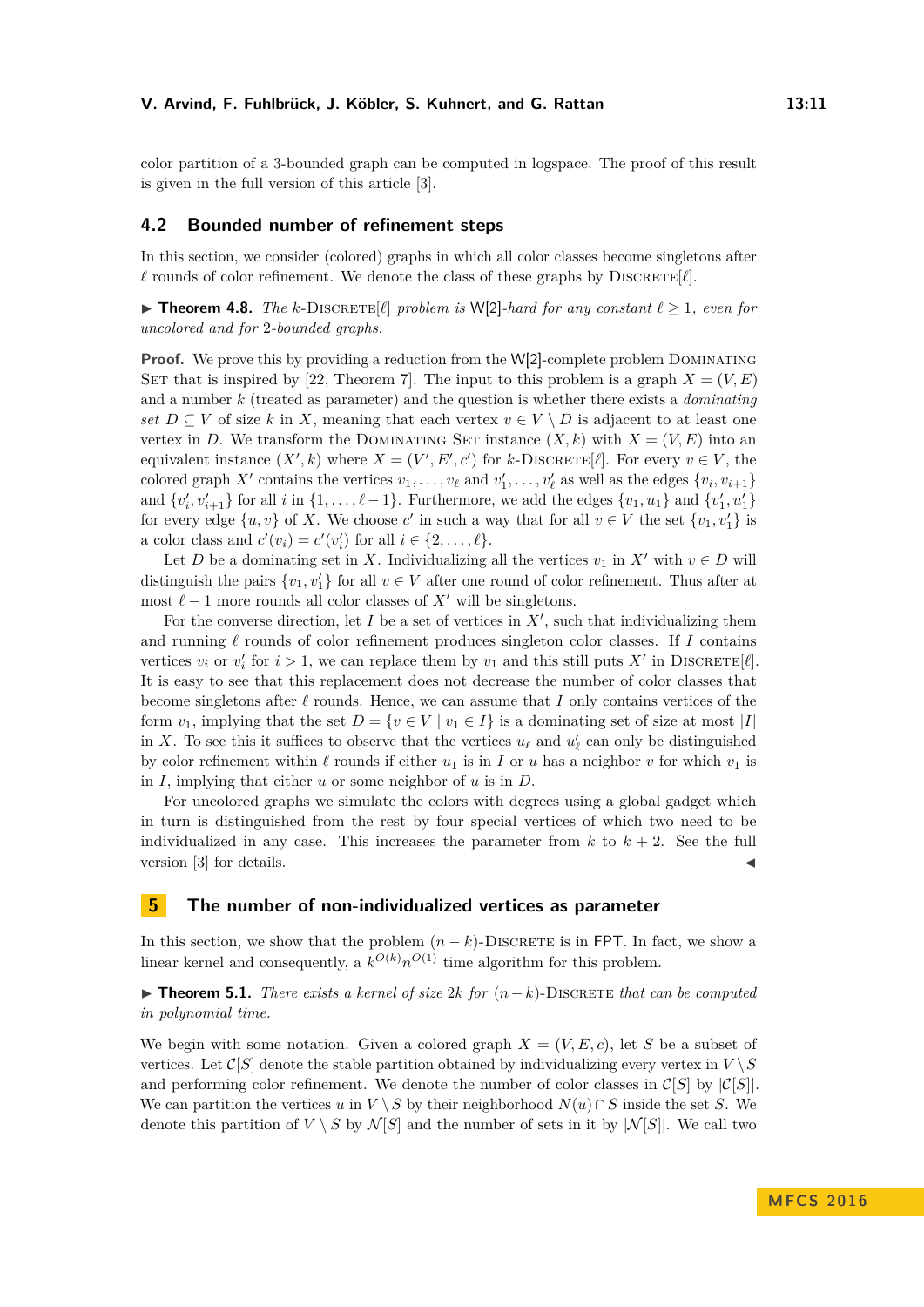#### **13:12 The Parameterized Complexity of Fixing Number and Vertex Individualization**

vertices *u* and *v twins* if  $N(u) \setminus \{v\} = N(v) \setminus \{u\}$ . This relation is an equivalence relation and the corresponding equivalence classes are called *twin classes*. A graph is said to be *twin-free* if each twin class is of size 1.

The following lemma shows that sufficiently large twin-free graphs are yes instances of the  $(n - k)$ -DISCRETE problem.

<span id="page-11-0"></span>**I Lemma 5.2.** Let  $X = (V, E)$  be a twin-free graph. Suppose  $|V| > 2k$ . There exists a *set*  $S ⊂ V$  *of size*  $k$  *such that*  $C[S]$  *is discrete. Moreover, we can compute such a set in*  $(nk)^{O(1)}$  *time.* 

**Proof.** We describe the algorithm for computing *S*. Initially, we pick an arbitrary subset  $T_0 \subset V$  of size *k* and run color refinement to compute the stable partition  $\mathcal{C}[T_0]$ . Let  $C_1, \ldots, C_l$  be the color classes in  $\mathcal{C}[T_0]$  that are contained in  $T_0$ . If  $\mathcal{C}[T_0]$  is already discrete, we output the set  $S = T_0$  and stop.

Otherwise we rename the color classes such that  $|C_1| \geq |C_i|$  for  $i = 2, \ldots, l$ . Then we compute the partition  $\mathcal{N}[S] = \{B_1, \ldots, B_m\}$  of  $V \setminus S$ , where we assume that  $|B_1| \geq |B_i|$ for  $i = 2, \ldots, m$ . If  $m \geq k$ , then we form *S* by picking an arbitrary vertex from each of the sets  $B_1, \ldots, B_k$ . To see that  $\mathcal{C}[S]$  is discrete it suffices to observe that individualizing all the vertices in  $V \setminus S$  causes the separation of the sets  $B_1, \ldots, B_m$  and individualizing all but at most one vertex in each set  $B_i$  makes the graph discrete.

It remains to handle the case that *m < k*. We show that in this case it is possible to compute in polynomial time a set  $T_1$  of size k such that  $|\mathcal{C}[T_1]| > |\mathcal{C}[T_0]|$ . By repeating this procedure  $i \leq k-1$  times, we end up with a set  $T_i$  for which  $\mathcal{C}[T_i]$  is discrete. Let *u* and *v* be two vertices inside the color-class  $C_1$ . Since *X* is twin-free, there must be a vertex *a* witnessing the fact that *u* and *v* are not twins. Since *u* and *v* have the same color, *a* cannot be individualized, implying that  $a \in T_0$ . Let  $C_j$  be the color class containing *a*. Since  $C_1$  and  $C_j$  are stable color classes, there must exist a vertex  $b \in C_j$  such that  $\{u, a\}$ and  $\{v, b\}$  are edges and  $\{u, b\}$  and  $\{v, a\}$  are non-edges. Clearly, individualizing *a* refines the color class  $C_1$ . Therefore, the set  $T' = T_0 - \{a\}$  has the desired property  $|\mathcal{C}[T']| > |\mathcal{C}[T_0]|$ but is of size  $k-1$ .

Since  $|V| > 2k$  and  $m < k$ , it follows that  $|B_1| \geq 2$ . Let *x* and *y* be two vertices inside  $B_1$ . Since *X* is twin-free, there must be a vertex *z* witnessing the fact that *x* and *y* are not twins. Since all vertices in  $T_0$  either have both vertices x and y as neighbors or none of them (otherwise,  $x$  and  $y$  would have different neighborhoods inside  $T_0$ , contradicting the fact that  $x, y \in B_1$ ), it follows that  $z \notin T_0$ . We claim that the set  $T_1 = T' \cup \{z\}$  yields the same stable partition as  $T'$ , i.e.,  $\mathcal{C}[T_1] = \mathcal{C}[T']$ . In fact, color refinement anyway assigns a unique color to *z*, since it is the only non-individualized vertex that is adjacent to exactly one of the two individualized vertices  $x$  and  $y$ . This completes the proof of the lemma.

**Proof of Theorem [5.1.](#page-10-1)** We outline a simple kernelization algorithm for  $(n - k)$ -DISCRETE. Let *X* be the given graph and let *k* be the given parameter. The algorithm first makes the graph *X* twin-free by removing all but one vertex from each twin-class.

If the resulting graph  $X'$  has at most  $2k$  vertices, it outputs the instance  $(X', k)$  as the kernel. Since in each twin class of *X*, all but one vertices have to be individualized to make the graph discrete, the two instances  $(X, k)$  and  $(X', k)$  are indeed equivalent with respect to the  $(n - k)$ -DISCRETE problem.

If  $X<sup>'</sup>$  has more than  $2k$  vertices, the algorithm computes in polynomial time a set  $S$  of size  $k$  such that individualizing every vertex outside of  $S$  makes the graph  $X<sup>'</sup>$  discrete (see Lemma [5.2\)](#page-11-0). Clearly this set *S* is also a solution for *X*, so the kernelization algorithm can output a trivial YES instance.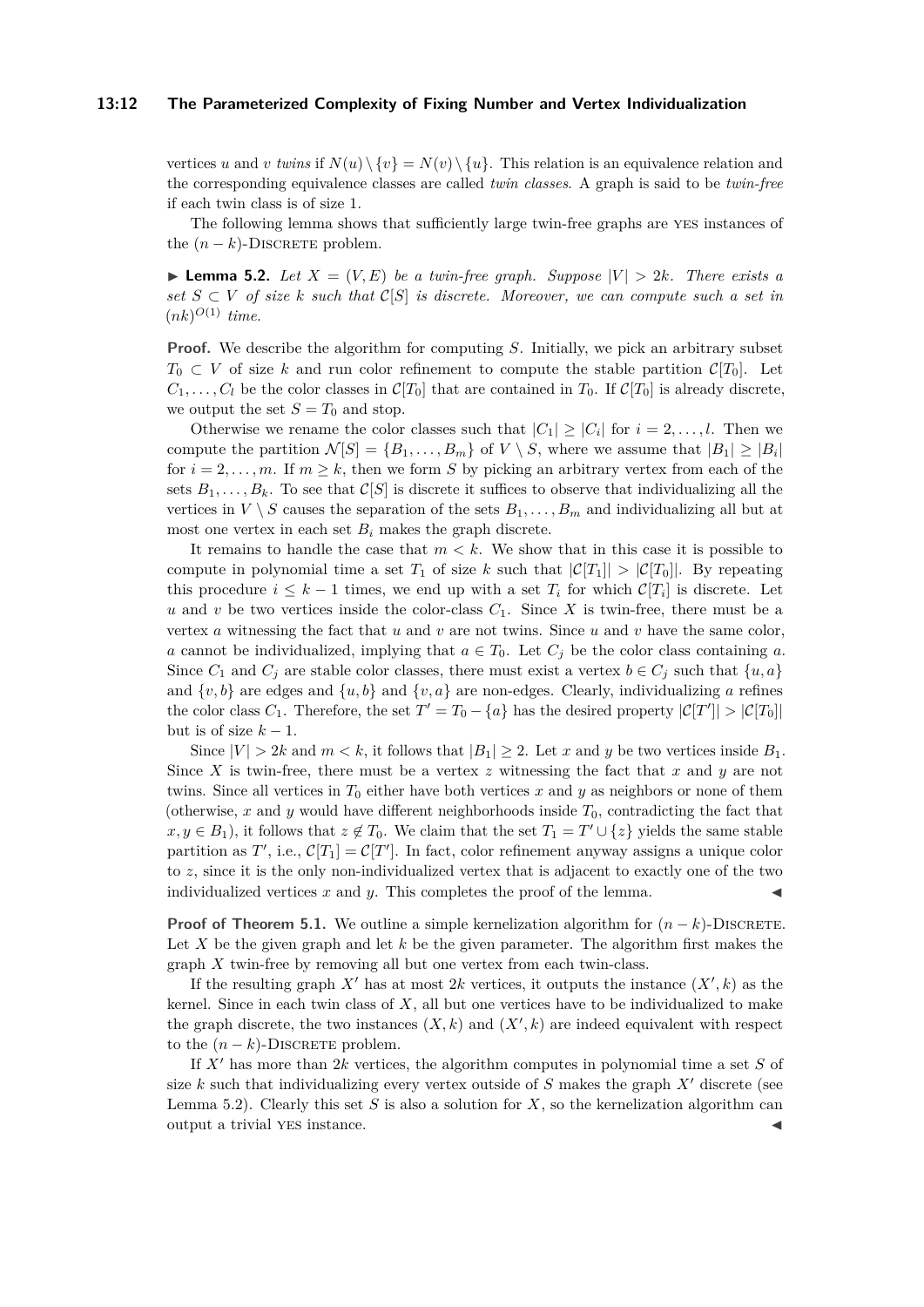**Acknowledgements.** We thank the anonymous referees for their helpful comments.

#### **References**

- <span id="page-12-12"></span>**1** Karl A. Abrahamson, Rodney G. Downey, and Michael R. Fellows. Fixed-parameter tractability and completeness IV: On completeness for W[P] and PSPACE analogues. *Annals of Pure and Applied Logic*, 73(3):235–276, 1993. [doi:10.1016/0168-0072\(94\)00034-Z](http://dx.doi.org/10.1016/0168-0072(94)00034-Z).
- <span id="page-12-5"></span>**2** V. Arvind. The parameterized complexity of fixpoint free elements and bases in permutation groups. In *Proceedings of 8th International Symposium on Parameterized and Exact Computation (IPEC)*, pages 4–15. Springer, 2013. [doi:10.1007/978-3-319-03898-8\\_2](http://dx.doi.org/10.1007/978-3-319-03898-8_2).
- <span id="page-12-15"></span>**3** V. Arvind, Frank Fuhlbrück, Johannes Köbler, Sebastian Kuhnert, and Gaurav Rattan. The parameterized complexity of fixing number and vertex individualization in graphs. [arXiv:1606.04383,](https://arxiv.org/abs/1606.04383) 2016.
- <span id="page-12-16"></span>**4** V. Arvind, Johannes Köbler, Gaurav Rattan, and Oleg Verbitsky. On the power of color refinement. In *Proceedings of 20th International Symposium Fundamentals of Computation Theory (FCT)*, pages 339–350. Springer, 2015. [doi:10.1007/978-3-319-22177-9\\_26](http://dx.doi.org/10.1007/978-3-319-22177-9_26).
- <span id="page-12-8"></span>**5** V. Arvind, Johannes Köbler, Gaurav Rattan, and Oleg Verbitsky. On Tinhofer's linear programming approach to isomorphism testing. In *Proceedings of 40th International Symposium on Mathematical Foundations of Computer Science (MFCS)*, pages 26–37. Springer, 2015. [doi:10.1007/978-3-662-48054-0\\_3](http://dx.doi.org/10.1007/978-3-662-48054-0_3).
- <span id="page-12-7"></span>**6** László Babai. Graph Isomorphism in quasipolynomial time. [arXiv:1512-03547,](https://arxiv.org/abs/1512-03547) 2015.
- <span id="page-12-6"></span>**7** László Babai and Eugene M. Luks. Canonical labeling of graphs. In *Proceedings of 15th Annual ACM Symposium on Theory of Computing (STOC)*, pages 171–183, 1983. [doi:](http://dx.doi.org/10.1145/800061.808746) [10.1145/800061.808746](http://dx.doi.org/10.1145/800061.808746).
- <span id="page-12-3"></span>**8** Robert F. Bailey and Peter J. Cameron. Base size, metric dimension and other invariants of groups and graphs. *Bulletin of the London Mathematical Society*, 43(2):209–242, 2011. [doi:10.1112/blms/bdq096](http://dx.doi.org/10.1112/blms/bdq096).
- <span id="page-12-4"></span>**9** Kenneth D. Blaha. Minimum bases for permutation groups: The greedy approximation. *Journal of Algorithms*, 13(2):297–306, 1992. [doi:10.1016/0196-6774\(92\)90020-D](http://dx.doi.org/10.1016/0196-6774(92)90020-D).
- <span id="page-12-0"></span>**10** Debra L. Boutin. Identifying graph automorphisms using determining sets. *Electronic Journal of Combinatorics*, 13:R78, 2006. URL: [http://www.combinatorics.org/ojs/](http://www.combinatorics.org/ojs/index.php/eljc/article/view/v13i1r78) [index.php/eljc/article/view/v13i1r78](http://www.combinatorics.org/ojs/index.php/eljc/article/view/v13i1r78).
- <span id="page-12-14"></span>**11** Jin-Yi Cai, Martin Fürer, and Neil Immerman. An optimal lower bound on the number of variables for graph identification. *Combinatorica*, 12(4):389–410, 1992. [doi:10.1007/](http://dx.doi.org/10.1007/BF01305232) [BF01305232](http://dx.doi.org/10.1007/BF01305232).
- <span id="page-12-9"></span>**12** Liming Cai and David Juedes. On the existence of subexponential parameterized algorithms. *Journal of Computer and System Sciences*, 67(4):789–807, 2003. [doi:10.1016/](http://dx.doi.org/10.1016/S0022-0000(03)00074-6) [S0022-0000\(03\)00074-6](http://dx.doi.org/10.1016/S0022-0000(03)00074-6).
- <span id="page-12-11"></span>**13** John D. Dixon and Brian Mortimer. *Permutation groups*. Springer, 1996. [doi:10.1007/](http://dx.doi.org/10.1007/978-1-4612-0731-3) [978-1-4612-0731-3](http://dx.doi.org/10.1007/978-1-4612-0731-3).
- <span id="page-12-10"></span>**14** Rodney G. Downey, Vladimir Estivill-Castro, Michael R. Fellows, Elena Prieto, and Frances A. Rosamund. Cutting up is hard to do: The parameterised complexity of *k*cut and related problems. *Electronic Notes in Theoretical Computer Science*, 78:209–222, 2003. [doi:10.1016/S1571-0661\(04\)81014-4](http://dx.doi.org/10.1016/S1571-0661(04)81014-4).
- <span id="page-12-1"></span>**15** David Erwin and Frank Harary. Destroying automorphisms by fixing nodes. *Discrete Mathematics*, 306(24):3244–3252, 2006. [doi:10.1016/j.disc.2006.06.004](http://dx.doi.org/10.1016/j.disc.2006.06.004).
- <span id="page-12-2"></span>**16** Gašper Fijavž and Bojan Mohar. Rigidity and separation indices of paley graphs. *Discrete Mathematics*, 289(1-3):157–161, 2004. [doi:10.1016/j.disc.2004.09.004](http://dx.doi.org/10.1016/j.disc.2004.09.004).
- <span id="page-12-13"></span>**17** Martin Grohe. Equivalence in finite-variable logics is complete for polynomial time. *Combinatorica*, 19(4):507–532, 1999. [doi:10.1007/s004939970004](http://dx.doi.org/10.1007/s004939970004).